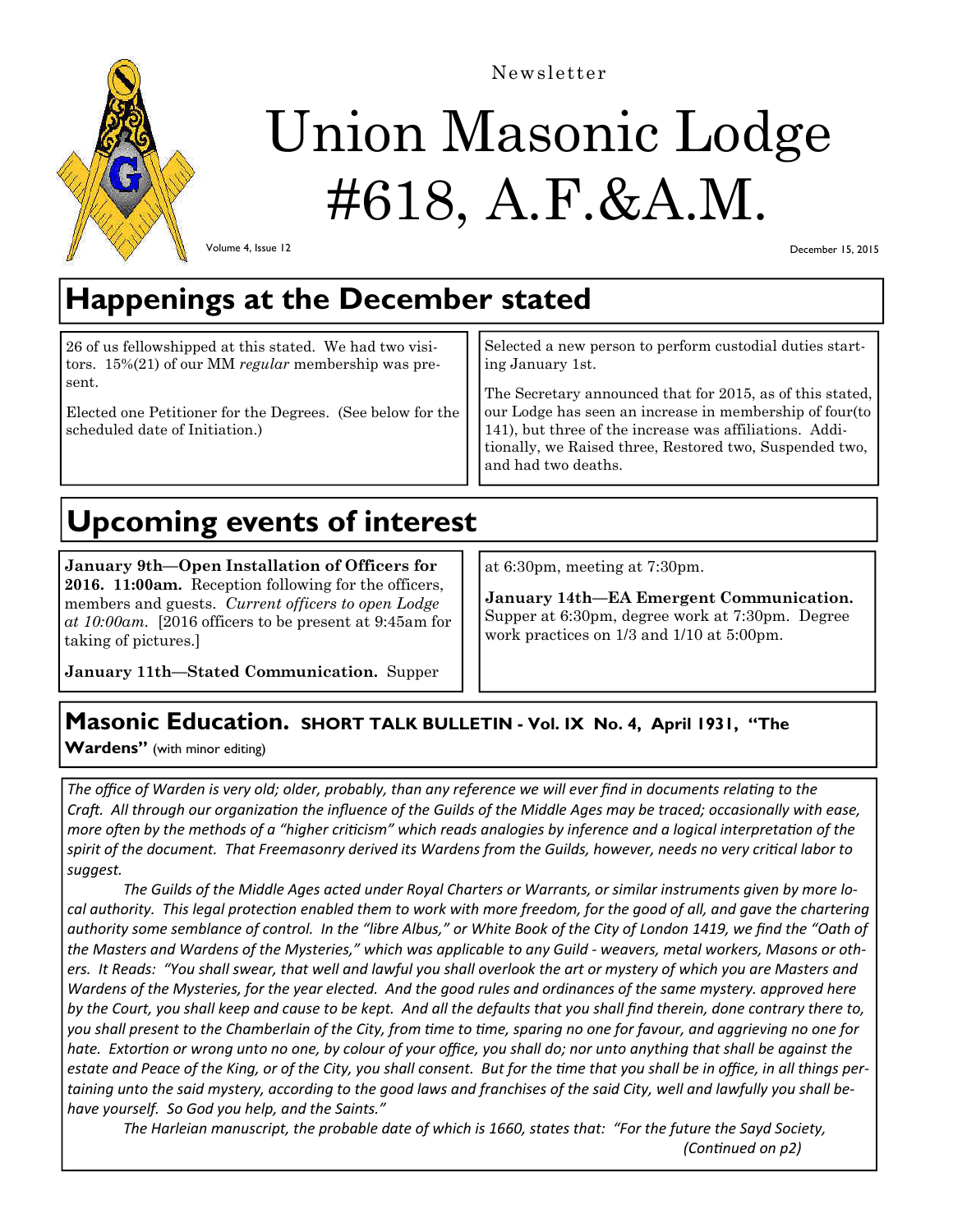| December Birthdays (by age)                                     |                                                                    |                                                                     |  |
|-----------------------------------------------------------------|--------------------------------------------------------------------|---------------------------------------------------------------------|--|
| <b>AGE / BIRTH DATE REPORT</b><br>(sorted by age on birth date) | 78 12/04/1937 BROOKS R. MULLIS<br>73 12/06/1942 WILLIAM B. RITCHIE | 62 12/01/1953 WILLIAM A. BROOKS JR<br>58 12/27/1957 MARK B. DOUGLAS |  |
| 88 12/05/1927 ELLIS P. AUSTIN                                   | 70 12/17/1945 HERIOT L. MULLIS                                     | 56 12/06/1959 BILLY M. MORGAN                                       |  |
| 82 12/15/1933 CLADWELL P. HATLEY                                | 69 12/01/1946 CHARLES C. LUDWIG                                    | 43 12/26/1972 BRIAN A. BECK                                         |  |
| 82 12/31/1933 ATLAS J. RUSHING                                  | 67 12/03/1948 RICHARD D. SIMPSON                                   | 41 12/14/1974 DAVID A. BULLOCK                                      |  |
| 79 12/03/1936 BILLY M. SLOOP                                    | 65 12/03/1950 DARRELL E. CLINE                                     | 23 12/28/1992 JOSHUA A. PEACOCK                                     |  |

## **January Birthdays (by age)**

| AGE / BIRTH DATE REPORT              | 74 01/01/1942 GERALD L. GRESHAM  | 163 01/19/1953 SAMUEL B. KEENEY     |
|--------------------------------------|----------------------------------|-------------------------------------|
| (sorted by age on birth date)        | 72 01/15/1944 ROGER D. RICE      | 158 01/16/1958 JIMMY W. BROOKS      |
| 96 01/02/1920 JAMES B. ROBERTS JR    | 70 01/19/1946 JACKIE H. HARTSELL | 55 01/18/1961 JOSEPH A. ABBATIELLO  |
| l 80 01/03/1936 CHARLES E. MORRIS JR | 69 01/01/1947 COY D. BLACKMAN    | 49 01/22/1967 MICHAEL W. HATLEY     |
| 178 01/09/1938 JAMES F. MORGAN       | 166 01/03/1950 KENNETH W. FLOYD  | 142 01/18/1974 BILLY D. MCKENZIE JR |

#### *(ConƟnued from p1)*

*Company and Fraternity of Free Masons shall be regulated and governed by one Master and Assembly and Wardens as the said Company shall think to choose, at every yearly General Assembly." It seems strange to modern ears, but it is a fact*  that the Wardens of a lodge, prior to some date between 1723 and 1738 were always chosen from the Fellows of the Craft.

In the first edition of "Anderson's Constitution," published in 1723, under the "Manner of Constituting a New Lodge, as practiced by his Grace the Duke of Wharton, the present Right Worshipful Grand Master, according to the ancient usages of Masons," we read: "The new Master and Wardens being yet among the Fellow-Craft." After the newly *elected Master is installed he calls forth "two Fellow-Craft, presents them to the Grand Master for his approbation," and when that is secured they are duly installed as Wardens. At that early date a Deputy Grand Master could be chosen from the ranks of the Fellows. The 17th RegulaƟon states: "If the Deputy Grand Master be sick, or necessarily absent, the Grand Master may choose any Fellow-Craft he pleases to be his Deputy "pro tempre." In 1738, when the Book of Constitutions was published, the Wardens, Tiler, Assistant Treasurer and Secretary had to be Master Masons. Perhaps no ancient usage and custom of the Fraternity is more universal than the government of lodges by a Master and two Wardens. Mackey lists this requirement as his Tenth Landmark, and whether they have adopted Mackey's twenty‐five Landmarks or not, all Grand*  Lodges recognize the Wardens as essential in the formation, opening and governing of a lodge.

The three principal officers of a lodge are universally recognized in the ritual as the essential elements of which a *lodge must consist. Only the uninstructed Mason regards the stations of the Senior and Junior Wardens as but stepping* stones to the East; necessary waiting posts to which the ambitious must stand hitched for a year before proceeding on his *triumphal journey to the Oriental Chair! Not only are the wardens essential to every Entered Apprentices', Fellow Crafts' or Master Masons' Lodge, but they have certain inherent powers, duties and responsibilities. Mackey sets these forth substanƟally as follows: "While the Master may use others than the Wardens in conferring of the degrees, he cannot deprive*  the Wardens of their offices, or absolve them of the responsibilities."

*The government of a Masonic lodge is essenƟally triparƟte, although lodges may be legally opened, set to labor and closed by the Master in the absence of the installed Wardens, the chairs being filled by temporary appointees. The Senior Warden presides in the absence of the Master, and the Junior Warden in the absence of both the Master and Senior Warden.* 

*No other brethren in the lodge have this power, privilege or responsibility. The Warden who presides in the ab‐ sence of his superior officer may, if he desires, call a Past Master to the Chair to preside for him; but, no Past Master, in the absence of the Master, may legally congregate the lodge. That must be done by the Master, the Senior Warden in the Ab‐ sence of the Master, or the Junior Warden in the absence of both.* 

*Mackey further states that while the Senior Warden takes the East by right in the absence of the Master, the Jun‐ ior Warden does not take the West by right in the absence of the Senior Warden. Each officer is installed with a ceremony (ConƟnued on p3)*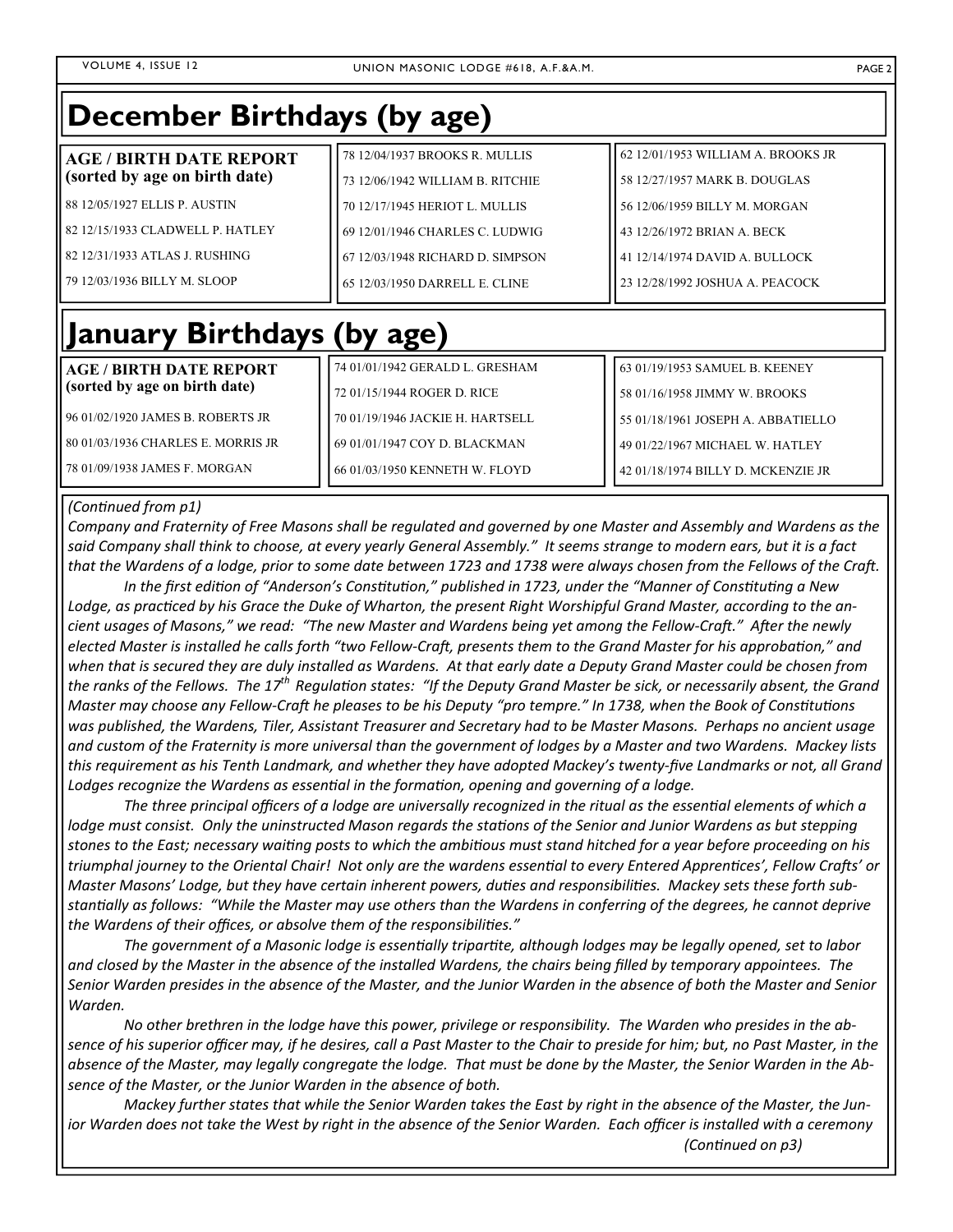#### *(ConƟnued from p2)*

which gives him certain duties; a Warden in the East is still a Warden, not a Master. It is the Master's privilege to appoint brethren to stations temporarily unfilled. The Master, whether elected and installed, or Senior Warden acting as Master *in the real Master's absence, may appoint the Junior Warden to fill an empty West. But the Junior Warden cannot as‐ sume the West without such appointment. On the contrary, in the absence of the Master, the Senior Warden, when pre‐ sent, is the only brother who can assume the East and congregate the lodge. Thus runs the general law, usually adhered*  to. As has been noted in other Bulletins, Grand Lodges may, and not infrequently do, make local regulations contrary to the Old Constitutions, the Old Charges, even the Landmarks - the fundamental laws of Masonry. If a Grand Lodge rules *that in the absence of the Master and both Wardens, the oldest Past Master present may congregate, open and close the lodge; then that law is correct for that Grand Lodge only; but it not in consonance with general Masonic practice, nor with the fundamental laws of the Fraternity.* 

*The Wardens are found in all bodies of Masonry, in all Rites and in all countries.* 

*Both its derivaƟons, and its translaƟons give the meaning of the word. It comes from the Saxon "weardian," to guard, to watch. In France, the second and third officers are "Premier" and "Second Surveillant;" in Germany, "Erste" and "zwite Aufseher;" in Spain, "primer" and "segundo Vigilante;" in Italy, "primo" and "secondo Sorvegliante," all the words meaning to overlook, to see, to watch, to keep ward, to observe.* 

*Whether the Ɵtle came from the provision of the old rituals that the Wardens sit beside the two columns in the*  porch of the Temple to oversee or watch; the Senior Warden the Fellowcrafts and the Junior Warden the Apprentices; or *whether the old rituals were developed from the custom of the middle ages Guilds having Wardens (watchers), is a moot quesƟon.* 

In the French Rite and the Scottish Rite both Wardens sit in the West, near the columns. In the Blue Lodge the symbolism is somewhat impaired by the Junior Warden sitting in the South, but it is strengthened by giving each Warden a replica of the column beneath the shade of which he once sat. It is interesting to note that these columns once went by *another name. Oliver quotes an inventory of a Lodge at Chester, in 1761, which includes "two truncheons for the War‐ dens."* 

*Truncheons or Columns, they are the Warden's emblems of authority, and their positions are of great interest. The column of the Senior Warden is erect, that of the Junior Warden on its side when the lodge it at labor. During*  refreshment, the Senior Warden's column is laid prostrate, while that of the Junior Warden is erected, so that the craft *may know, at all Ɵmes, by a glance at either the South or the West, whether the Lodge is at labor or refreshment. The*  government of the Craft by a Master and two Wardens cannot be too strongly emphasized to the initiate or too well observed by the Craft. It is not only the right but the duty of the Senior Warden to "assist the Worshipful Master in opening and governing his lodge." When he uses it to enforce orders, his setting mall or gavel is to be respected; he has a "proper *officer" to carry his messages to the Junior Warden or elsewhere; under the Master, he is responsible for the conduct of the Lodge while at labor.* 

*The Junior Warden's duƟes are less important; he observes the Ɵme, and calls the lodge from labor to refresh‐ ment, and from refreshment back to labor in due season, at the orders of the Master. It is his duty to see that "none of*  the Craft convert the purposes of refreshment into intemperance and excess" which doubtless has a bibulous derivation, *coming from days when "refreshment" meant wine. If we no longer drink wine at lodge, we sƟll have reason for this charge upon the Junior Warden, since it is his unpleasant duty, because he supervises the conduct of the Craft at refreshment, to prefer charges against those guilty of Masonic misconduct. Only Wardens may succeed to the office of Master (not so in Nevada). This requirement (which has certain exceptions, as in the formation of a new lodge) is very old.* 

The fourth of the Old Charges reads: "No brother can be a Warden until he has passed the part of a Fellowcraft; *nor a Master, unƟl he has acted as Warden; nor Grand Warden, unƟl he been Master of a Lodge, nor Grand Master, un‐* less he has been a Fellowcraft before his election." There is wisdom in the old law; there is wit in the modern practice of *electing the Junior Warden to be Senior Warden. No man learns to be Master of a lodge by sitting upon the benches and observing. No brother's fitness to be Master can be observed by brethren unless he is tested. Brethren learn, and are tested as to how they learn and perform, by serving as Wardens, before they aspire to the Oriental Chair.* 

A privilege equally high is that of the Wardens in most Jurisdictions; representing the lodge with the Master at all communications of the Grand Lodge. Certain Grand Lodges disenfranchise the Wardens, the Grand Lodge consisting only of the Master of constituent lodges and the officers and past officers of Grand Lodge.

Prior to the formation of the Mother Grand Lodge of England, in 1717, it was the prerogative of every Mason to *be present at the General Assembly and to have his voice in its affairs. When the Grand Lodge was brought into being by (ConƟnued on p4)*